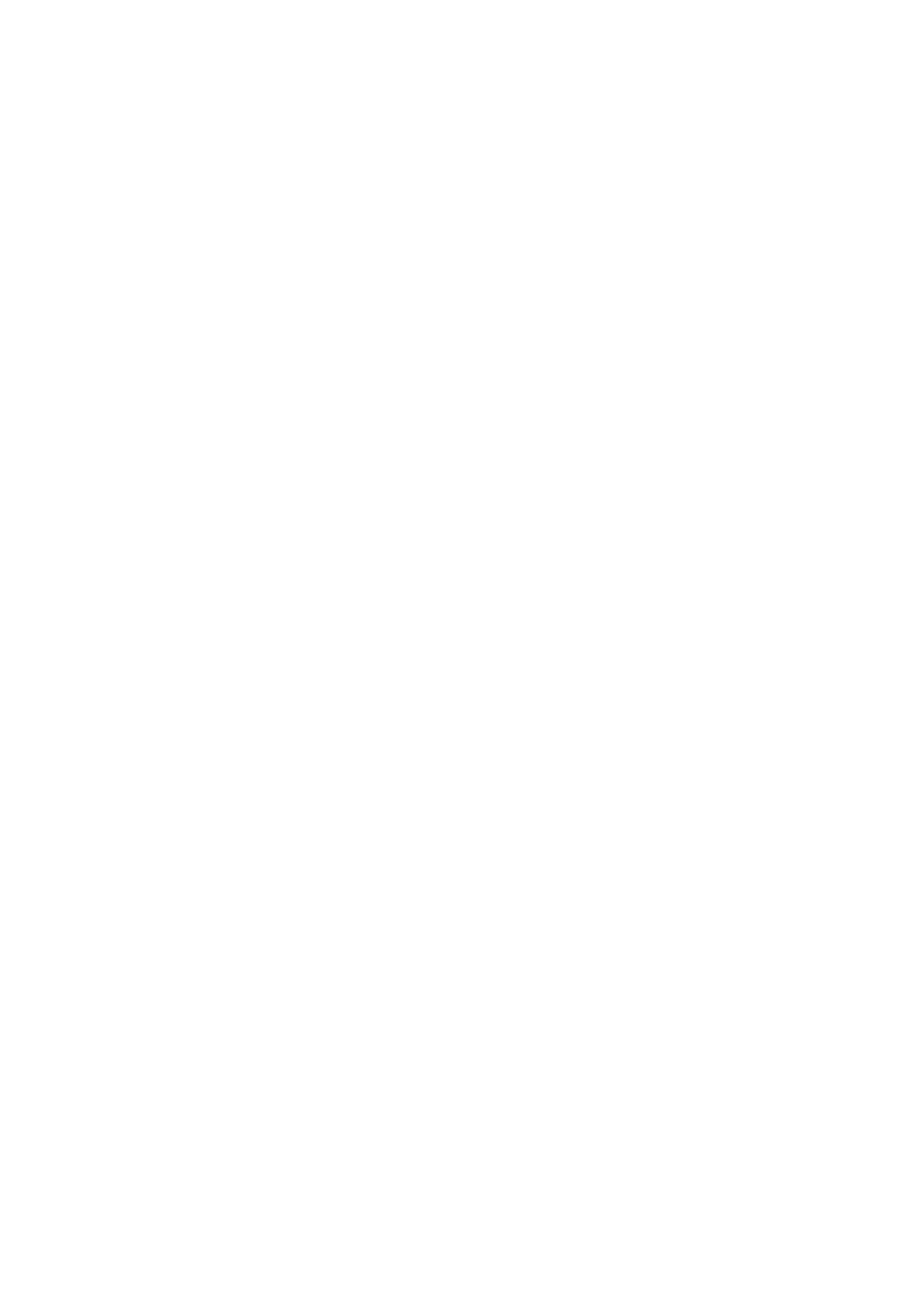

Dear Colleague,

Below is some useful information for your participation in the 14<sup>th</sup> International Conference on Geostatistics for Environmental Applications in Parma, June 22-24, 2022.

# **[See this interactive map to locate all points of interest](https://eur01.safelinks.protection.outlook.com/?url=https%3A%2F%2Fwww.google.com%2Fmaps%2Fd%2Fedit%3Fmid%3D18VYv5HjOcAMO-PEnHVvzv617amqTT8e2%26usp%3Dsharing&data=04%7C01%7Candrea.zanini%40unipr.it%7C3afb977ef63d48b5156908d92b535832%7Cbb064bc5b7a841ecbabed7beb3faeb1c%7C0%7C0%7C637588459216766601%7CUnknown%7CTWFpbGZsb3d8eyJWIjoiMC4wLjAwMDAiLCJQIjoiV2luMzIiLCJBTiI6Ik1haWwiLCJXVCI6Mn0%3D%7C1000&sdata=rwapnUyuVuKhkwjMD6NfBLRUUP5dFpC9z4UcHzxJIxU%3D&reserved=0).**

#### **VENUE**

The Conference will be hosted by the University of Parma.

Conference venue: University of Parma – Campus – [Aule delle Scienze Buildings](https://www.google.it/maps/place/Aule+delle+Scienze/@44.7655121,10.3150756,17z/data=!3m1!4b1!4m5!3m4!1s0x47806b67c91e4fa1:0x45edc2f4e280349d!8m2!3d44.7655083!4d10.3172643)

Address: Parco Area delle Scienze, 17, 43124, Parma



*Aerial view of the Campus of the University of Parma*



 *Aule delle Scienze Conference Center*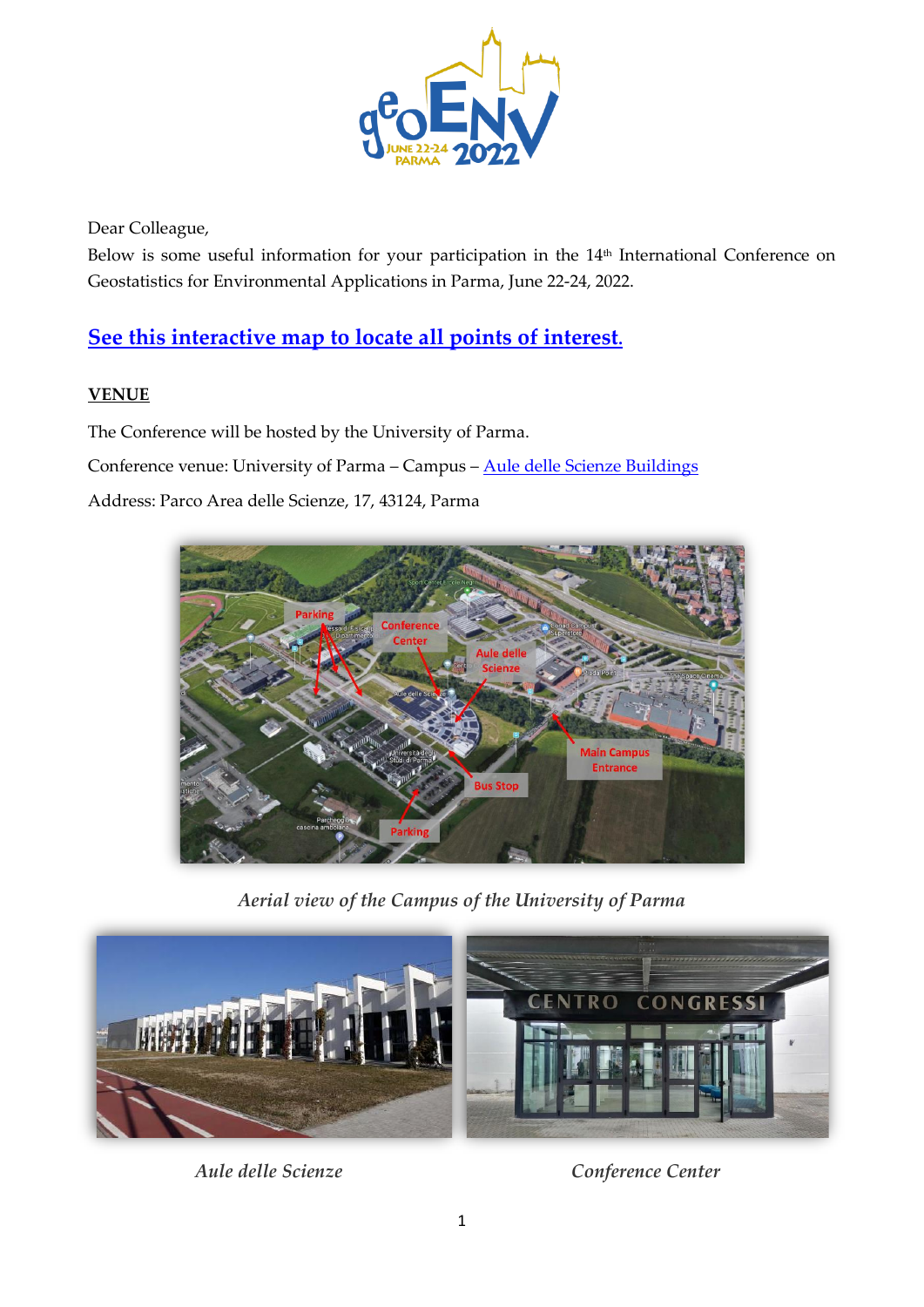

#### **HOW TO REACH THE VENUE**

#### **Shuttle buses**

A shuttle bus service will be provided from downtown Parma to the Campus of the University of Parma and vice versa. **The [stop will be on Viale Toschi](https://goo.gl/maps/PsBvjfJeYxwpkL6Z7) on the opposite side of "Palazzo della Pilotta".**

The bus at the meeting point will be signed with geoENV indications.

The Shuttle Service provided by the Conference will have the following timetable:

| $\bullet$ | <b>Wednesday, June 22</b>             |                                            |
|-----------|---------------------------------------|--------------------------------------------|
|           | Departure from Viale Toschi (see map) | first bus at $8:00$ – second bus at $8:30$ |
|           | Return from Campus to Viale Toschi    | at 17:45                                   |
| $\bullet$ | Thursday, June 23                     |                                            |
|           | Departure from Viale Toschi (see map) | first bus at $8:00$ – second bus at $8:30$ |
|           | Return from Campus to Viale Toschi    | at 17:15                                   |
| $\bullet$ | Friday, June 24                       |                                            |
|           | Departure from Viale Toschi (see map) | first bus at $8:00$ – second bus at $8:30$ |
|           | Return from Campus to Viale Toschi    | at 13:30                                   |



*Downtown Parma - Shuttle bus stop*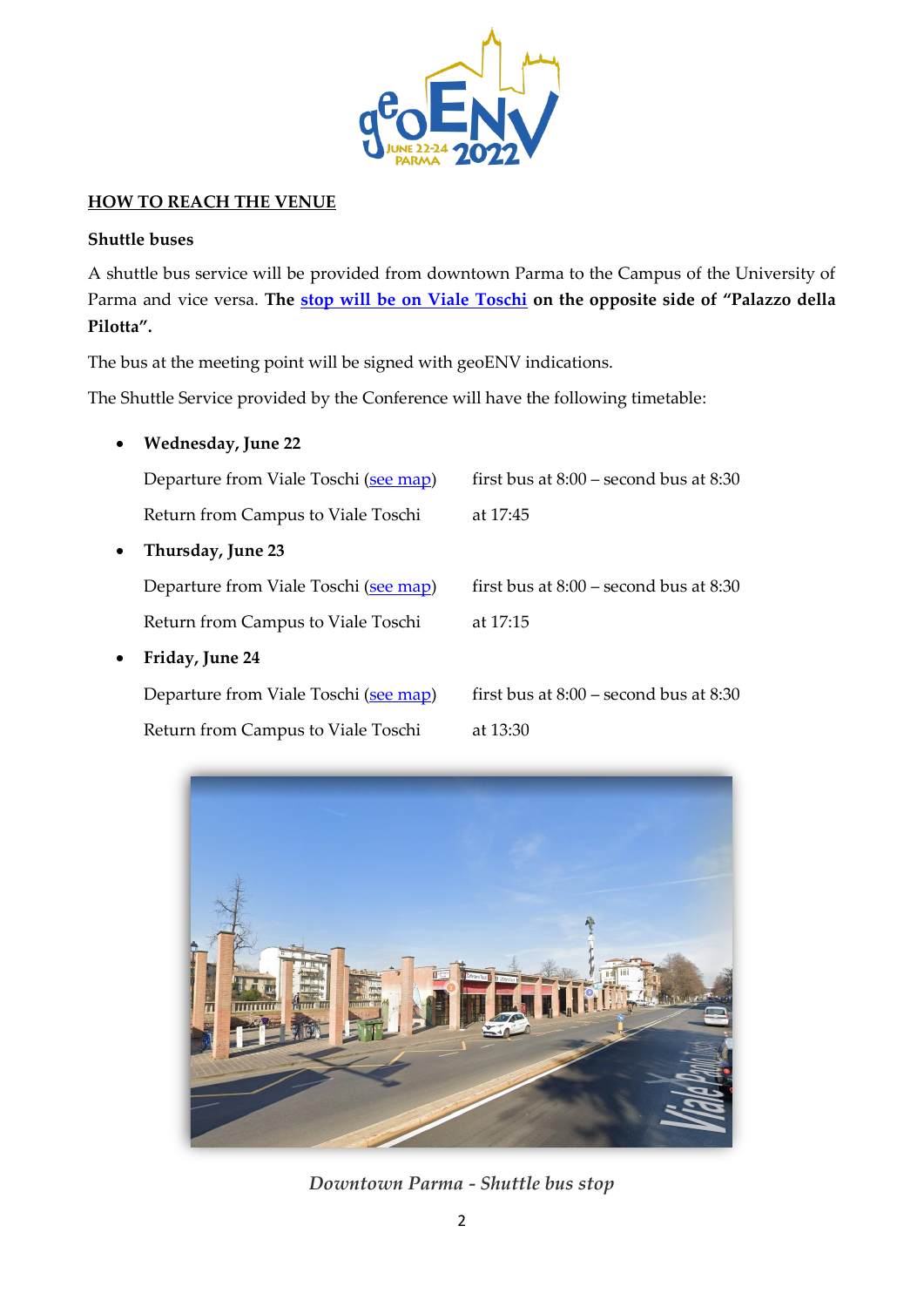

### **Local public buses**

As an alternative, you can take one of the following local public buses [\(check maps and timetable\)](https://www.tep.pr.it/en/lines-and-timetables/linee-urbane/):

- Line 7 from Railway station, downtown Parma or other stops.
- Line 21 from Railway station, downtown Parma or other stops.

Get off at the first stop inside the Campus, just in front of Aule delle Scienze. The ticket ride can be purchased on tobacco shops and other authorized shops or on the bus ( $\epsilon$  1.50 single ride -  $\epsilon$  4.00 daily permit) by cash or credit card (contactless).

# **By taxi**

You can take a taxi at the Railway station or at the other designated areas within the city or call the number +39 0521 252562.

# **By car**

Follow directions to Langhirano (exit 15 of the Parma ring road, named 'tangenziale'). Follow the exit with direction 'Università', passing about a cinema and a mall. Free parking lots are available inside the Campus close to the conference venue. The address is Parco Area delle Scienze, 43124 Parma.

# **SOCIAL PROGRAM**

# **Icebreaker - Tuesday, June 21 at 18:30 – 21:00**

For those already in town, at 18:30 there will be a Welcome Cocktail to be served in the Foyer of the [Main building](https://goo.gl/maps/92hVRzwx8SQSME5s9) of the University of Parma, in downtown Parma (Address: Strada Università, 12, 43121, Parma).

#### **5K Race - Wednesday, June 22 at 19:00**

You're all invited to join the 5K Race in the wonderful setting of the Parma Ducale Park. The meeting point will be at the [Ducale Palace](https://goo.gl/maps/aZkGffqjYe7GQBdt9) located at the entrance of the Park coming from the Verdi Bridge (the bridge in front of the shuttle bus stop).

# **Group photo – Thursday, June 23 at 12:45**

geoENV2022 Group Photo outside the main conference room.

**Gala Dinner - Thursday, June 23 - Meeting point at 19:00 at the shuttle bus stop (dinner at 20:30)** The dinner will be hosted within the extraordinary and scenic location of **LABIRINTO DELLA** [MASONE](https://www.labirintodifrancomariaricci.it/en/labirinto-masone/home-en/), the world's largest labyrinth entirely made with bamboo plants and created thank to the visionary mind of Franco Maria Ricci, philanthropist and art editor.

All guests shall meet at the **Meeting Point** in Viale Toschi at 19:00 where 2 buses would take them to the restaurant's location.

The buses will take the guests back to the meeting point at the end of the dinner around 23:30.